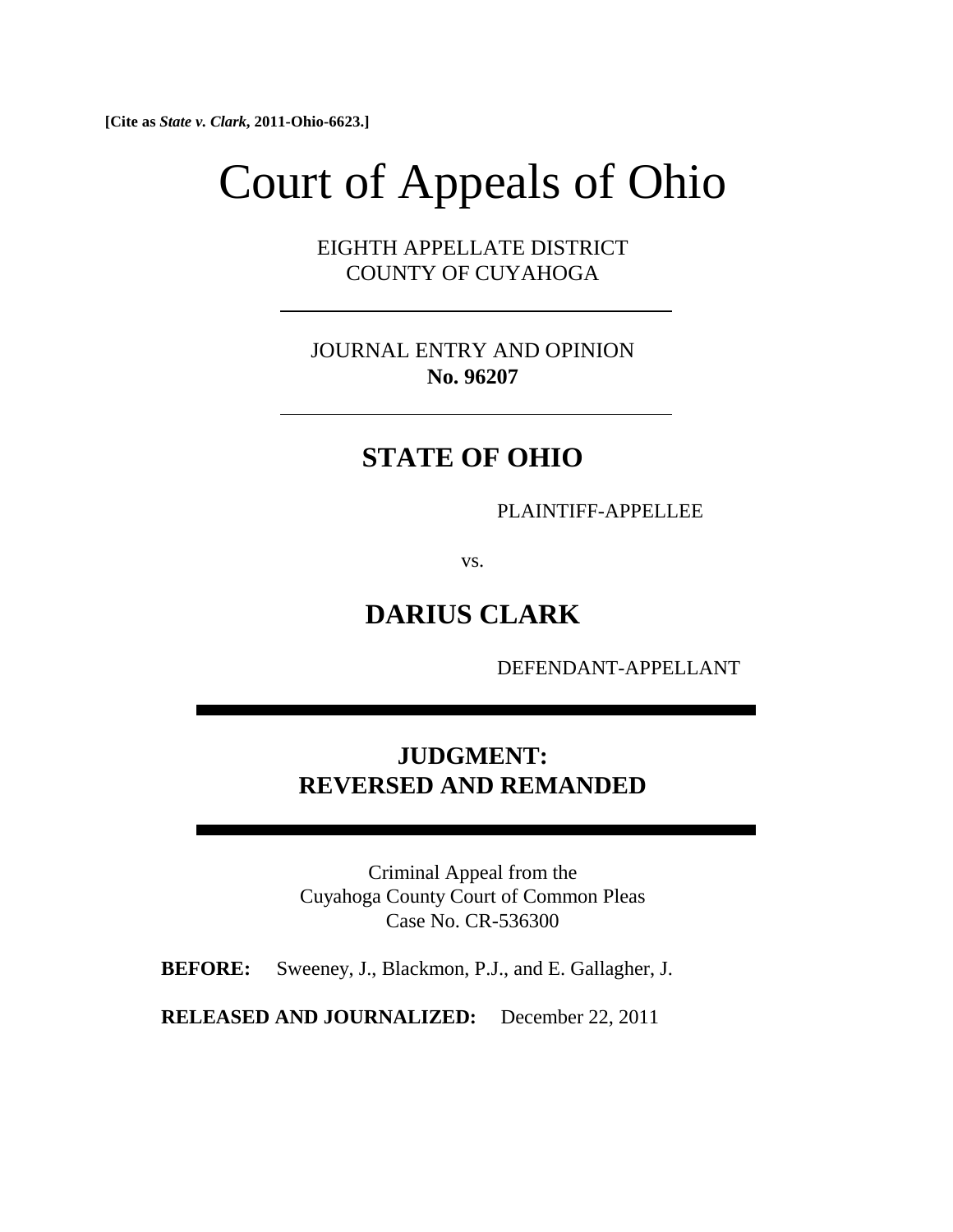#### **ATTORNEYS FOR APPELLANT**

Robert Tobik, Esq. Chief Public Defender By: Nathaniel McDonald, Esq. Assistant Public Defender 310 Lakeside Avenue, Suite 400 Cleveland, Ohio 44113

#### **ATTORNEYS FOR APPELLEE**

William D. Mason, Esq. Cuyahoga County Prosecutor By: Jennifer A. Driscoll, Esq. Mark J. Mahoney, Esq. Assistant Prosecuting Attorneys The Justice Center 1200 Ontario Street Cleveland, Ohio 44113

#### JAMES J. SWEENEY, J.:

**{¶ 1}** Defendant-appellant Darius Clark ("defendant") appeals his multiple convictions for felonious assault, child endangerment, and domestic violence regarding his girlfriend's two children, and his associated 28-year prison sentence. After reviewing the facts of the case and pertinent law, we reverse and remand for a new trial.

**{¶ 2}** During the time pertinent to this case, defendant was living with his girlfriend ("mother") and her two children, L.P., who was born on September 26, 2006, and A.T., who was born on May 17, 2008. From March 8 through March 12, 2010, the children were under the care of defendant while mother was staying with a friend. On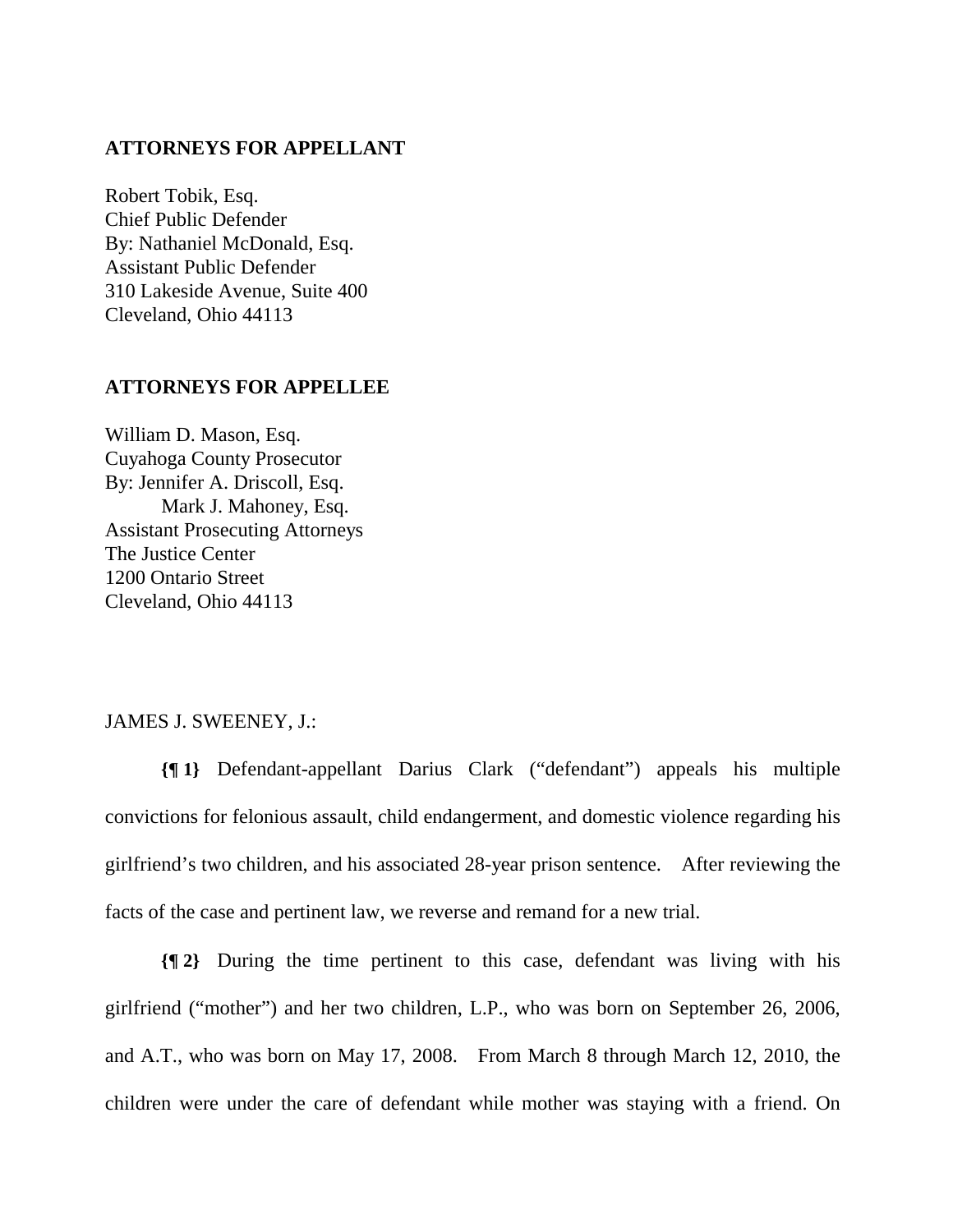March 16, 2010, mother again left the children in defendant's care. At all other times pertinent to this appeal the children were under the care of defendant and mother.

**{¶ 3}** On March 17, 2010, L.P.'s preschool teachers noticed bruises on him and reported possible abuse to the authorities. On March 18, 2010, a social worker found the children at defendant's mother's house, where they were being looked after by two teenagers. After awhile, defendant's mother arrived at the house, and eventually, the social worker took the children to the hospital. According to the doctor who examined the children, L.P. had multiple bruises in various stages of development and abrasions consistent with being whipped with a belt. A.T. had multiple bruises and burn marks, a swollen hand, and a pattern of sores at her hairline consistent with braids being ripped out of her head. The doctor suspected child abuse and estimated that the injuries occurred between February 28 and March 18, 2010. In response to questions from several adults, L.P. stated that "Dee did it." It is undisputed that defendant's nickname is "Dee."

**{¶ 4}** On April 15, 2010, defendant and mother were charged with the following: five counts of felonious assault in violation of R.C. 2903.11(A)(1), two counts of endangering children in violation of R.C. 2919.22(B)(1), and two counts of domestic violence in violation of R.C. 2919.25(A). Mother pled guilty to three of the counts, and the court postponed her sentencing until after defendant's trial.

**{¶ 5}** On November 16, 2010, the court held a hearing and found four-year-old L.P. incompetent to testify. The court also summarily denied defendant's motion in limine requesting that evidence of L.P.'s out-of-court statements identifying defendant be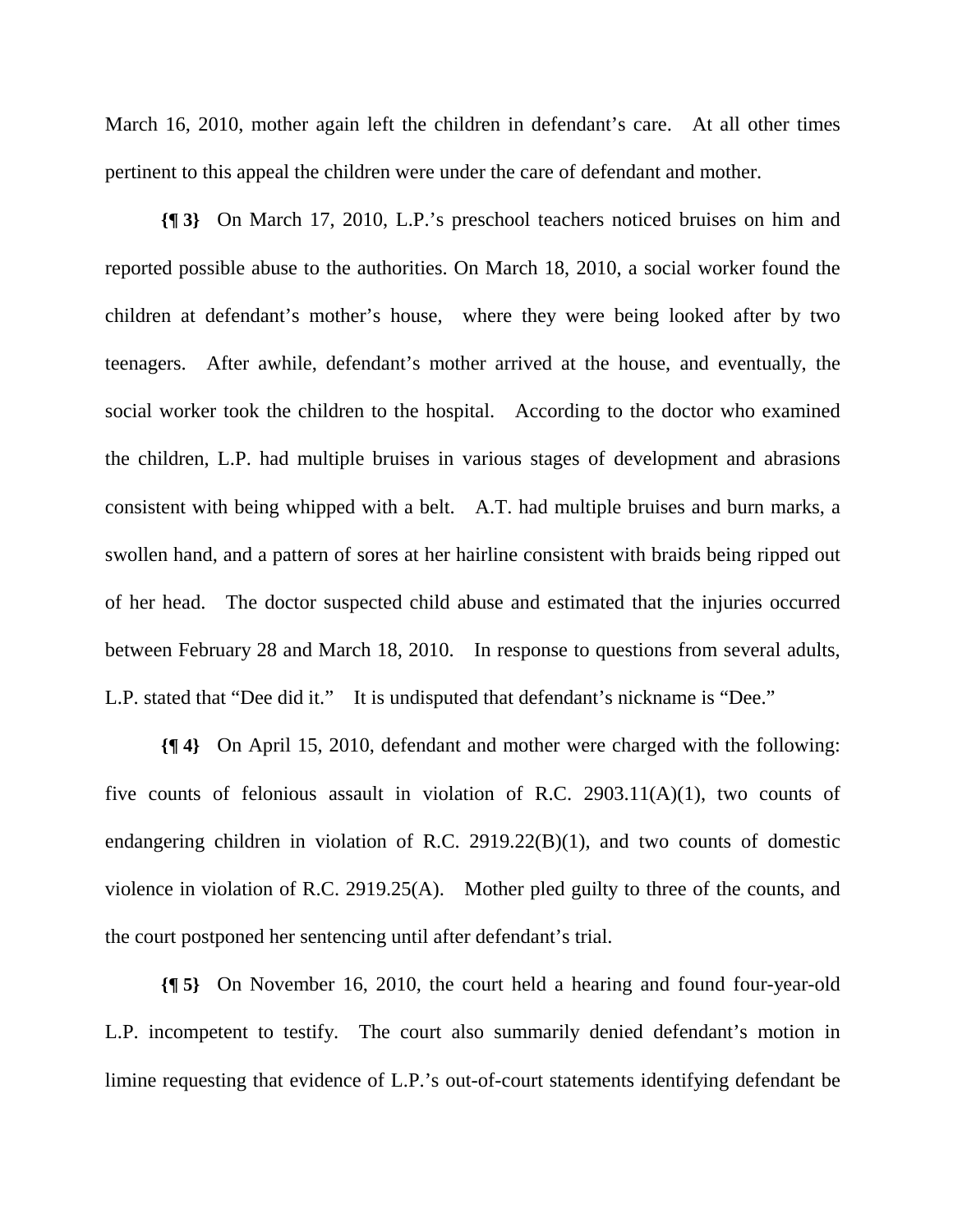excluded from trial. On November 22, 2010, a jury found defendant guilty of all counts except one of the felonious assault charges concerning A.T. The court sentenced defendant to eight years in prison for each felonious assault conviction, four years in prison for each count of endangering children, and six months in prison for each count of domestic violence. The court ran three assault sentences and one endangering children sentence consecutively for an aggregate of 28 years in prison.

**{¶ 6}** Defendant appeals and raises nine assignments of error for our review. We address the assignments of error out of order where appropriate, starting with assignments of error three and four.

**{¶ 7}** III. "The trial court violated Mr. Clark's confrontation clause rights pursuant to the Sixth Amendment to the United States Constitution and Article I, Section 10 of the Ohio Constitution by admitting prejudicial out-of-court statements by [L.P.]."

**{¶ 8}** IV. "The trial court violated Mr. Clark's confrontation clause rights pursuant to the Sixth Amendment to the United States Constitution and Article I, Section 10 of the Ohio Constitution when it erroneously found that the requirements of Ohio Rule of Evidence 807 had been satisfied."

**{¶ 9}** In the instant case, the court denied defendant's motion in limine and ruled admissible L.P.'s out-of-court statements that "Dee did it." Seven witnesses testified as to what L.P. stated: Cleveland police detective Jody Remington; Cuyahoga County Department of Children and Family Services [CCDCFS] social worker Sarah Bolog; CCDCFS social worker Howard Little; L.P.'s assistant preschool teacher Ramona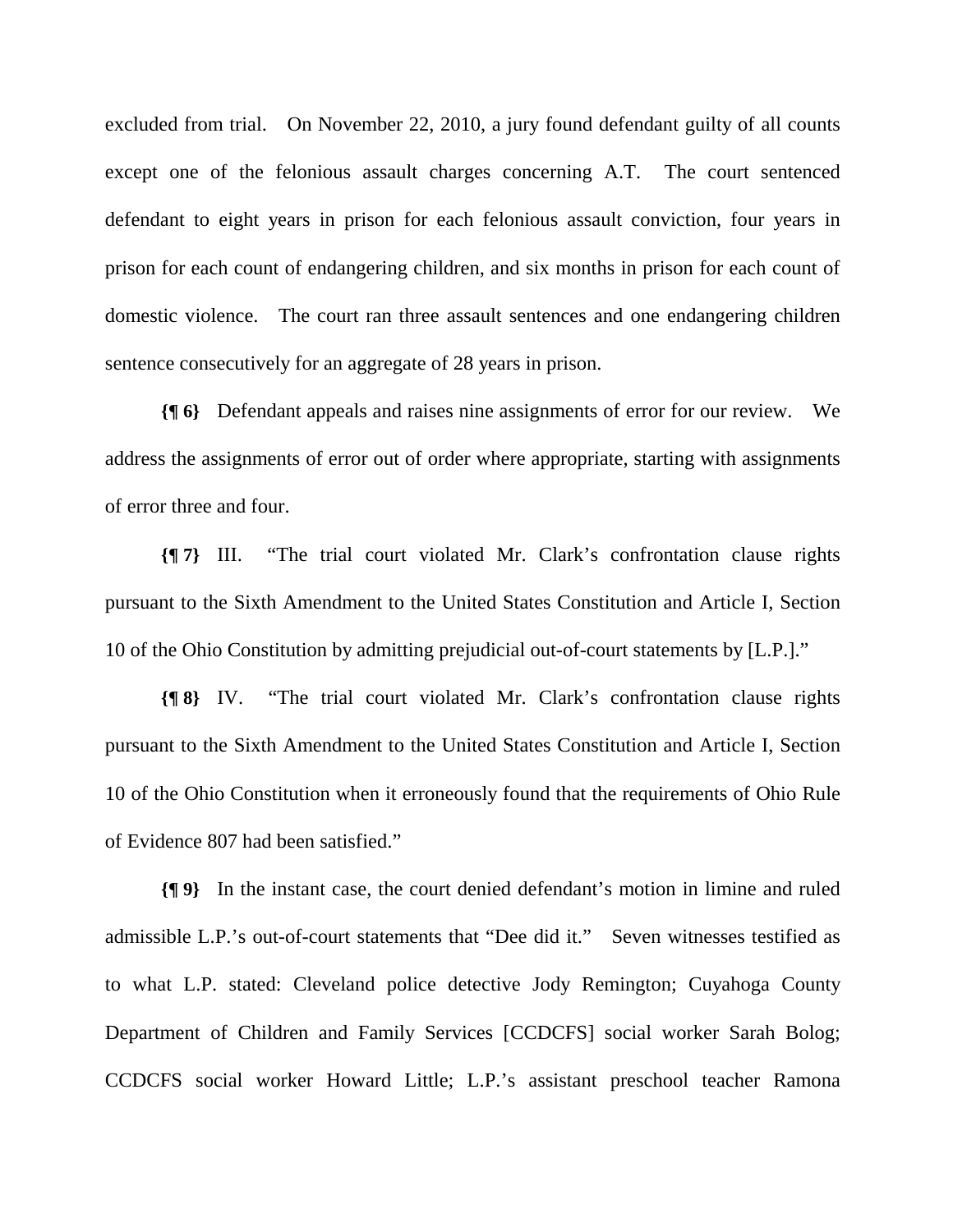Whitley; L.P.'s lead preschool teacher Debra Jones; the children's maternal grandmother; and the children's maternal great aunt.

**{¶ 10}** Defendant argues that the court erred by admitting L.P.'s statements at trial, because the statements were testimonial in nature, L.P. was declared incompetent to testify, and defendant did not have the opportunity to cross-examine L.P.

#### *The Confrontation Clause*

**{¶ 11}** We review issues concerning Confrontation Clause violations under a de novo standard. *State v. Babb*, Cuyahoga App. No. 86294, 2006-Ohio-2209. Pursuant to the Sixth Amendment to the United States Constitution, out-of-court statements that are testimonial in nature are inadmissible unless the declarant is unavailable and the defendant was given a prior opportunity for cross-examination. *Crawford v. Washington* (2004), 541 U.S. 36, 52, 124 S.Ct. 1354, 158 L.Ed.2d 177. This test does not apply to nontestimonial hearsay. Id. See, also, *Michigan v. Bryant* (2011), 562 U.S. 131 S.Ct. 1143, 1167, 179 L.Ed.2d 93 (holding that the statements at issue were not testmonial and "leav[ing] for the [state] courts to decide on remand whether the statements' admission was otherwise permitted by state hearsay rules").

**{¶ 12}** Thus, as a threshold matter, courts must determine whether statements are testimonial before subjecting them to *Crawford* standards. Id. at 51-52. Testimonial statements are, among other things, "statements that were made under circumstances which would lead an objective witness reasonably to believe that the statement would be available for use at a later trial." Id. (Internal citations omitted.)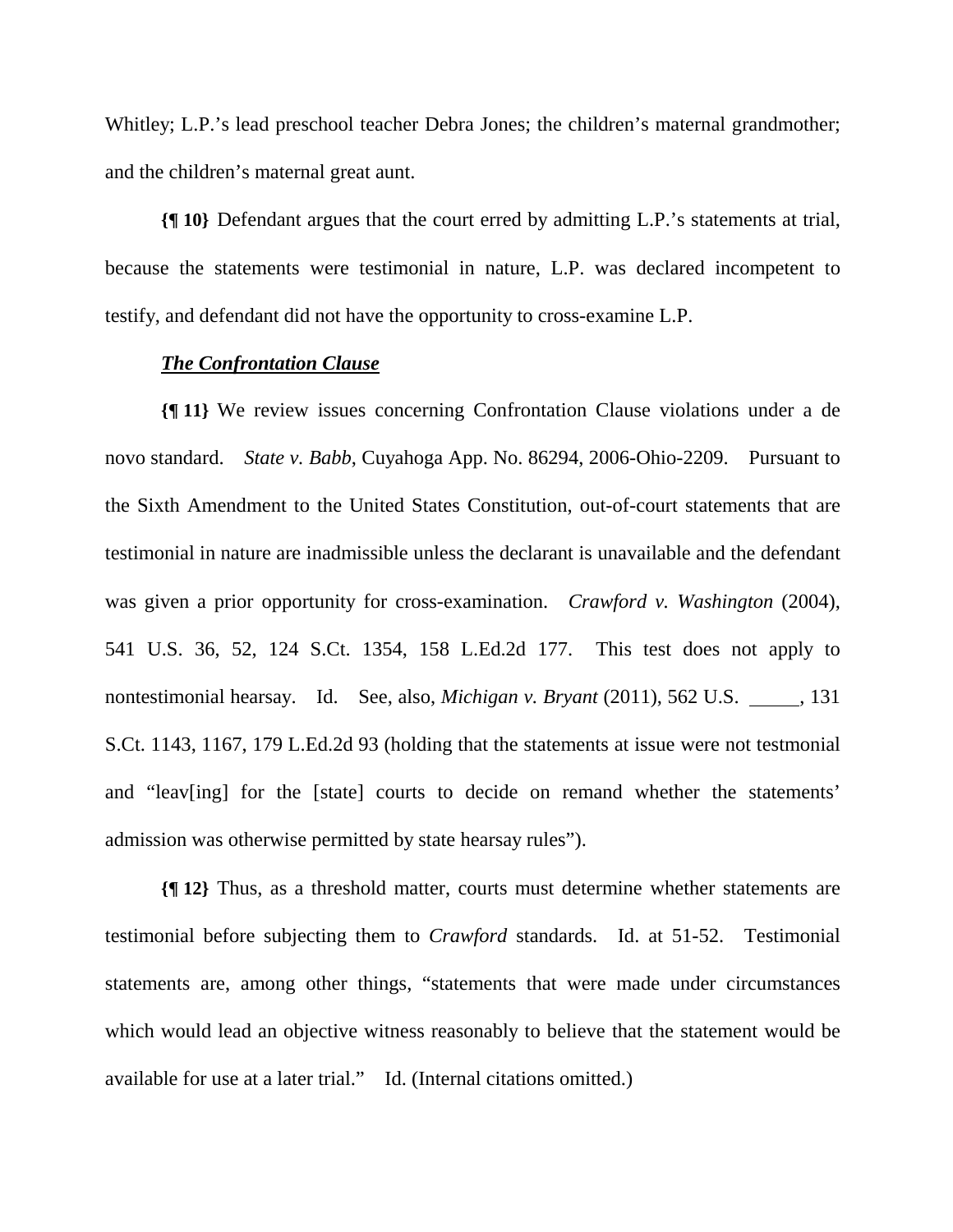**{¶ 13}** The definition of testimonial statements was further scrutinized in *Davis v. Washington* (2006), 547 U.S. 813, 822, 126 S.Ct. 2266, 165 L.Ed.2d 224, where the United States Supreme Court held the following: "Statements are nontestimonial when made in the course of police interrogation under circumstances objectively indicating that the primary purpose of the interrogation is to enable police assistance to meet an ongoing emergency. They are testimonial when the circumstances objectively indicate that there is no such ongoing emergency, and that the primary purpose of the interrogation is to establish or prove past events potentially relevant to later criminal prosecution."

**{¶ 14}** In *Davis*, the victim's statements to a 911 operator were found to be nontestimonial, as their primary purpose was "to enable police assistance to meet an ongoing emergency." Id. at 828. However, the victim's statements to police officers who responded to the domestic-violence call were held to be testimonial, because "the primary, if not indeed the sole, purpose of the interrogation was to investigate a possible crime." Id. at 830.

**{¶ 15}** The Ohio Supreme Court applied this body of law to statements made to a medical professional in *State v. Stahl*, 111 Ohio St.3d 186, 2006-Ohio-5482, 855 N.E.2d 834. The *Stahl* court distinguished *Davis*, and held that a rape victim's statements to a nurse practitioner during a medical examination were nontestimonial, because the primary purpose was receiving medical treatment. Id. at ¶25. "In determining whether a statement is testimonial for Confrontation Clause purposes, courts should focus on the expectation of the declarant at the time of making the statement; the intent of a questioner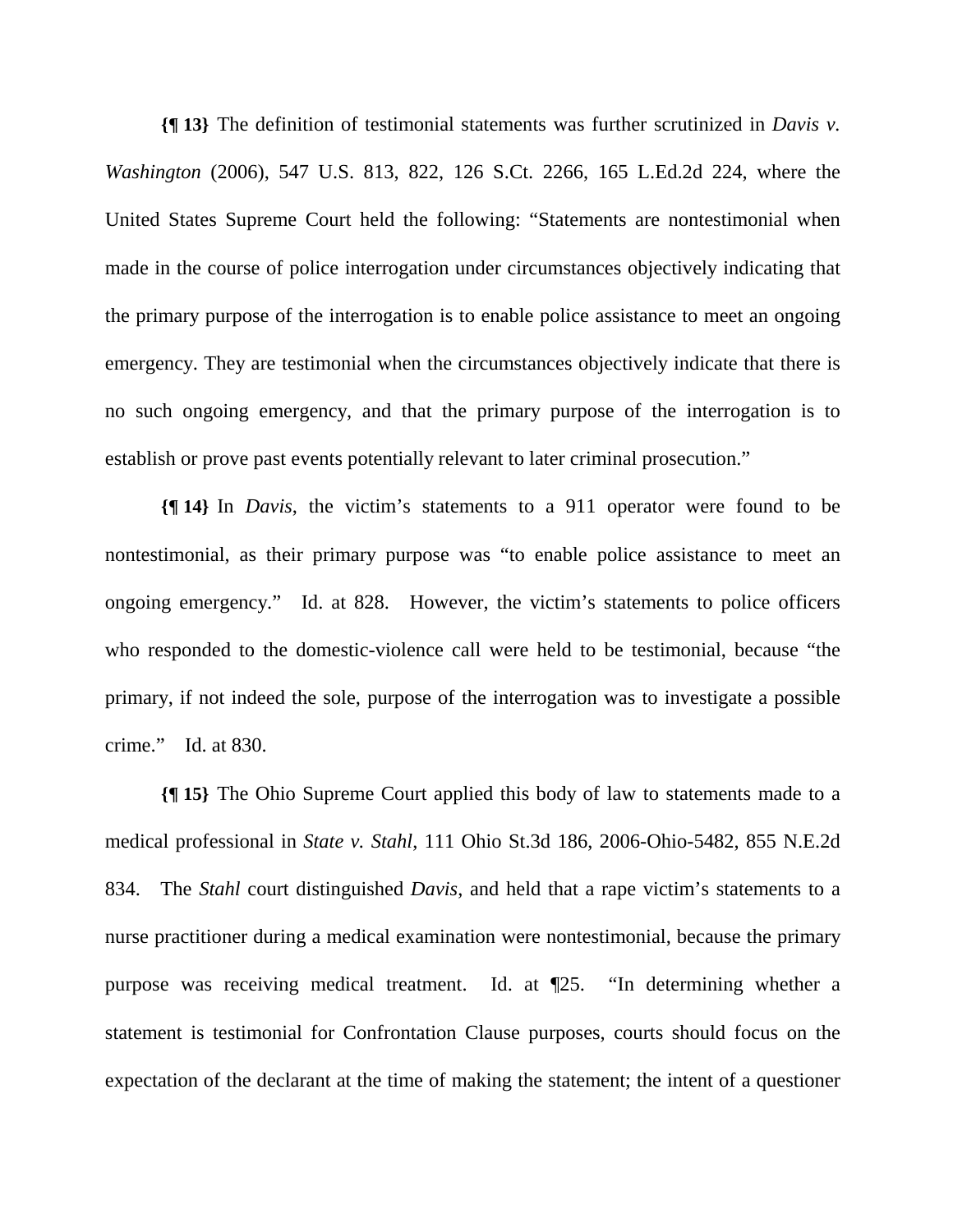is relevant only if it could affect a reasonable declarant's expectations." Id. at paragraph two of the syllabus.

**{¶ 16}** In *State v. Siler*, 116 Ohio St.3d 39, 2007-Ohio-5637, 876 N.E.2d 534, ¶30, the Ohio Supreme Court further addressed this issue, holding that "to determine whether a child declarant's statement made in the course of police interrogation is testimonial or nontestimonial, courts should apply the primary-purpose test" enunciated in *Davis*. The court also stated that the objective-witness test found in *Stahl* applies when the interrogator is not in law-enforcement. *Siler* at ¶28. The distinction between the two tests is "based on the identity of the interrogator and the purpose of the questioning." Id. Additionally, the court concluded that "the age of a declarant is not determinative of whether a testimonial statement has been made during a police interrogation." Id. at  $\P{41}$ .

**{¶ 17}** The issue of child victims' testimony was addressed most recently by the Ohio Supreme Court in *State v. Arnold*, 126 Ohio St.3d 290, 2010-Ohio-2742, 933 N.E.2d 775, ¶11, where the court determined the following: "whether, in a criminal prosecution, the out-of-court statements made by a child to an interviewer employed by a child-advocacy center violates [sic] the right to confront witnesses \* \* \*." *Arnold*  recognized that the child advocate who interviewed the victim worked in a "dual capacity," such that the questioning "might produce both testimonial and nontestimonial statements." Id. at ¶41. The court explained the child advocate's dual capacity as follows: "she was both a forensic interviewer collecting information for use by the police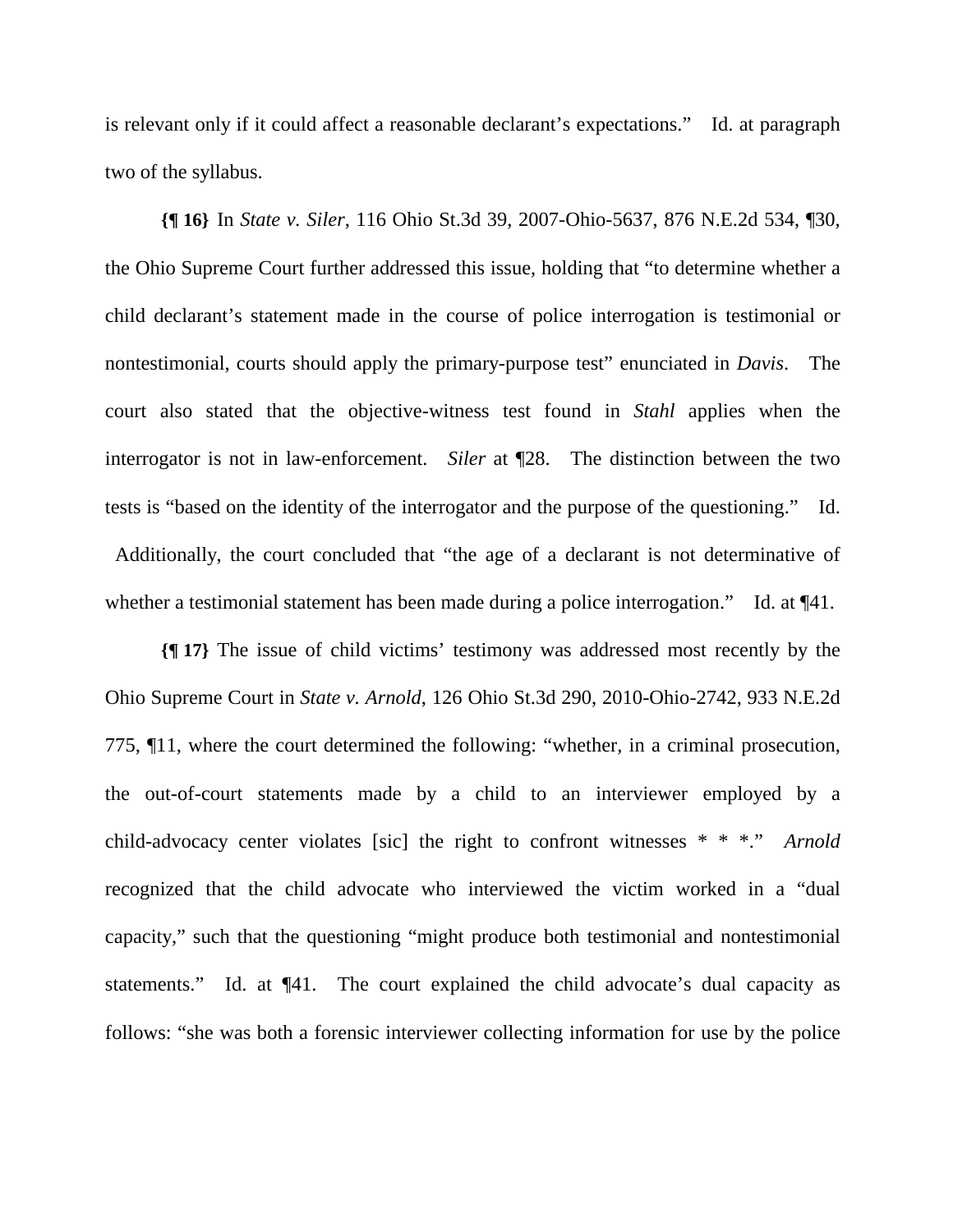and a medical interviewer eliciting information necessary for diagnosis and treatment." Id. at ¶44.

**{¶ 18}** *Arnold* concluded that statements regarding "medical diagnosis and treatment are nontestimonial and are admissible without offending the Confrontation Clause.  $* * * We$  further hold that statements  $* * *$  that serve primarily a forensic or investigative purpose are testimonial and are inadmissible pursuant to the Confrontation Clause when the declarant is unavailable for cross-examination at trial." Id. Additionally, the court held that the "forensic statements" were subject to a harmless error review. Id.

**{¶ 19}** In the instant case, L.P.'s statement to Detective Remington that "Dee did it" was primarily investigative or forensic in nature, as the detective was clearly a member of law enforcement. Detective Remington testified about her interaction with L.P. as follows: "As long as we played, he was okay. He was pretty enamored with my badge, like most little boys are. So I gave him the badge, and I told him I'm the police, and I'd like to help you. I'd like to make sure nobody ever hurts you like this again. Can you tell me who hurt you?" There is no suggestion that L.P.'s identification of defendant as the abuser was elicited for medical purposes or to assist an ongoing police emergency. Therefore, this testimony was improperly admitted at trial.

**{¶ 20}** Bolog testified that she is an investigator for CCDCFS. Her primary duties are to "gather information to determine if, according to the Ohio Revised Code, there is substantial evidence for child abuse or neglect or dependency issues." She testified that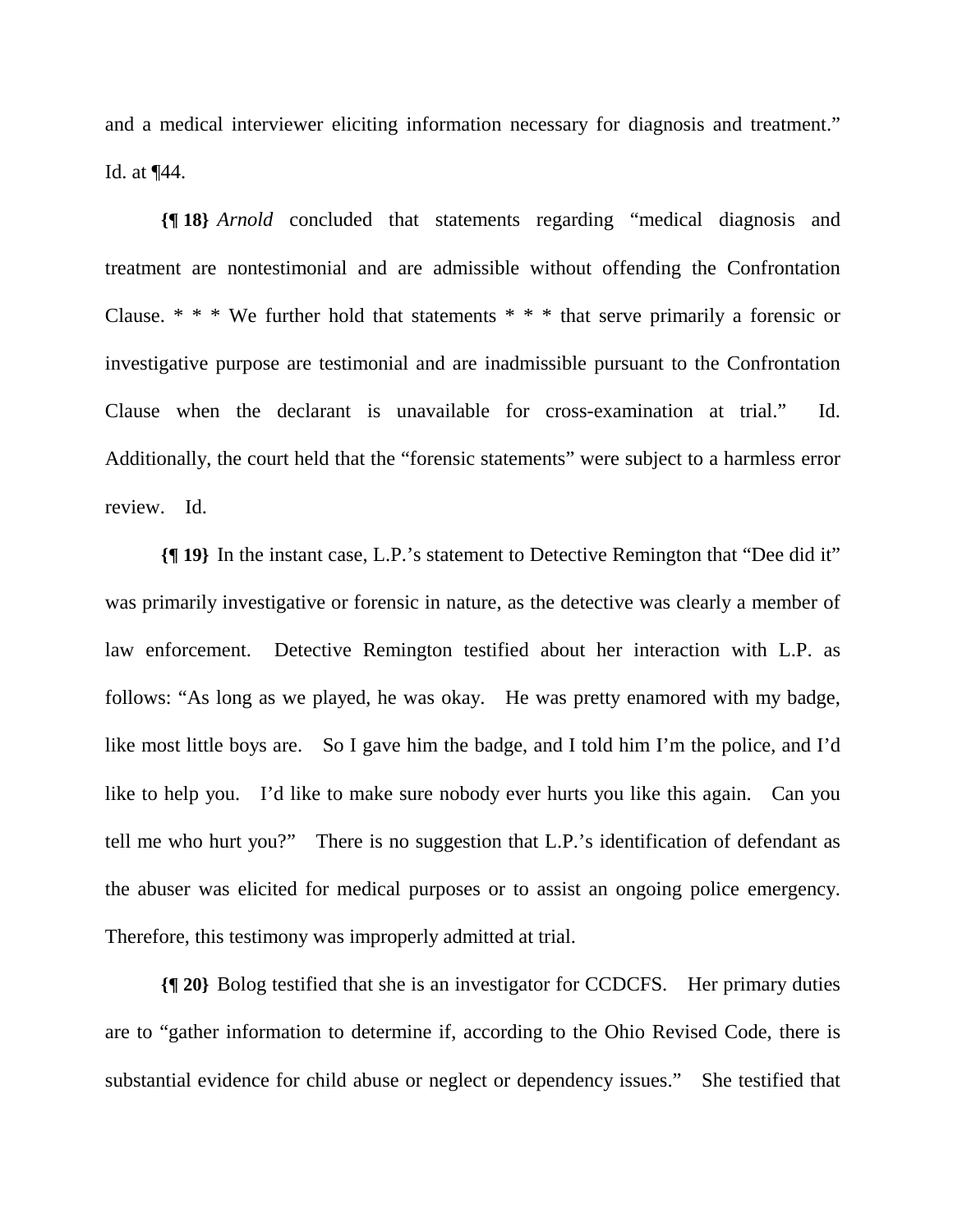the "bottom line" purpose for her investigation is "making sure that the minors in Cuyahoga County are safe and have stable provisions for their basic needs." Bolog testified that L.P. told her who abused him on two occasions:

**{¶ 21}** "The first time was in [defendant's mother's house] and it was right before the commotion  $**$  and, you know, the police were there and everything was going on.  $*$ \* \* I was showing him pictures of my dogs, and we were trying to gain that trust. And in talking about things non-related, we would throw in a question about the investigation. So it was like fun question, fun question, fun question, how did you get this mark on your face? And his body language changed. \* \* \* And he said — he put his head down and he said, Daddy did it. Dee did it. And he just said Dee did it.

**{¶ 22}** "And then the second instance where he said it in front of me was at the hospital. Detective Remington and her partner had come in. \* \* \* And [L.P.] was very interested in her badge and handcuffs, you know. \* \* \* And at this point, she had a picture of [defendant]. And she asked [L.P.] if he knew who this was, and he said, you know looked at it and \* \* \* turned his head and said, It was daddy. It was Dee. So when asked \* \* \* how did you get these marks? What happened? And he said again, Dee did it."

**{¶ 23}** We analyze L.P.'s statements to Bolog under the framework of *Arnold*, insomuch as Bolog, as a social worker, acted in a dual capacity. In *Arnold*, the court found that some of the victim's statements to the child advocate were made with a primary purpose to "gather forensic information to investigate and potentially prosecute a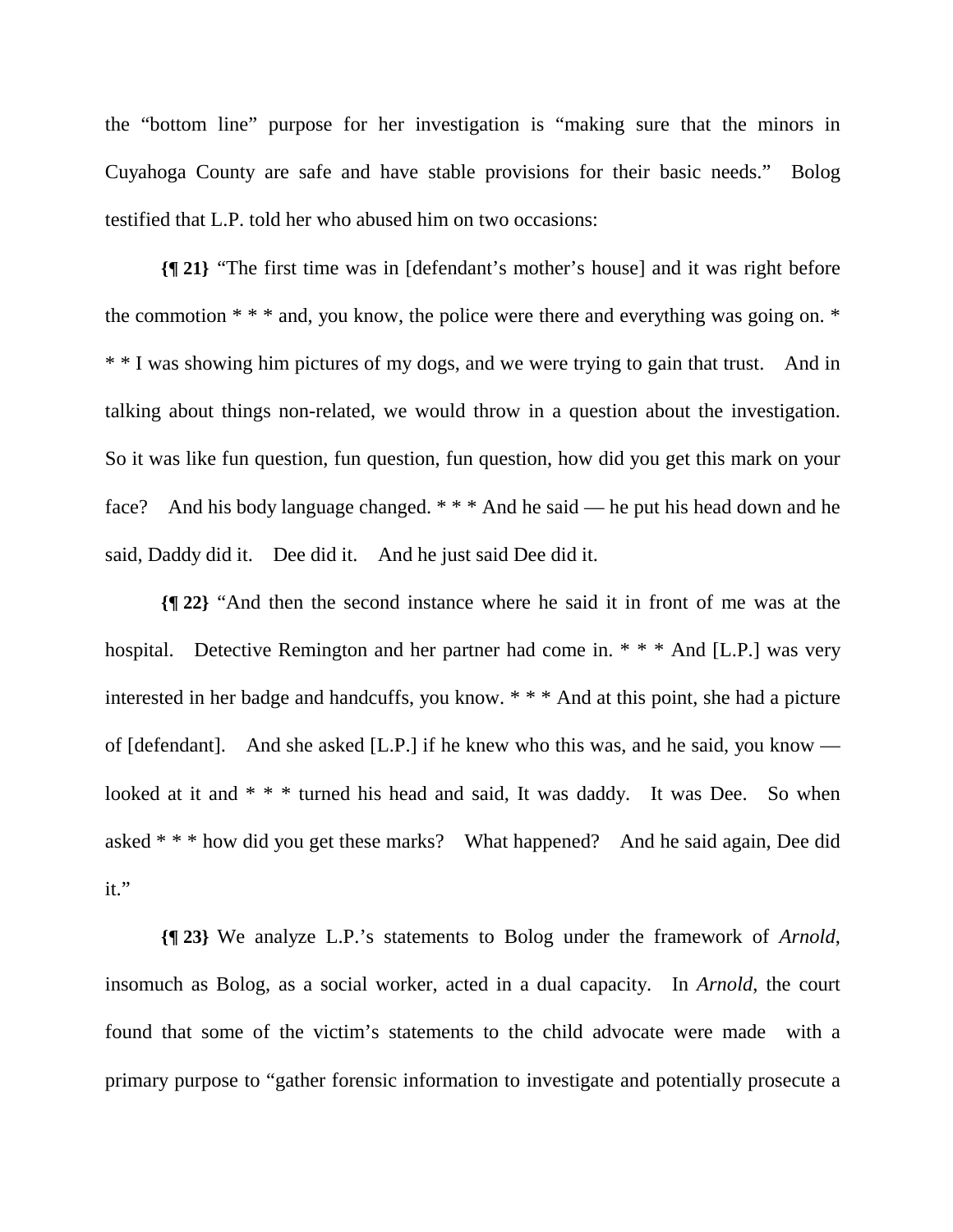defendant for the offense." *Arnold* at ¶33. These statements included: the "assertion that Arnold shut and locked the bedroom door before raping her; her descriptions of where her mother and brother were while she was in the bedroom with Arnold, of Arnold's boxer shorts, of him removing them, and of what Arnold's 'pee-pee' looked like; and her statement that Arnold removed her underwear." Id. at ¶34.

**{¶ 24}** The *Arnold* court reasoned that the statements "involved a description of past events," specifically concerning the abuse, the victim had been discharged from the hospital and there was no medical emergency, and "the interview was rather formal, more akin to the videotaped, planned interview of *Crawford* than to the frantic 9-1-1 call or the sequestered but spur-of-the moment interview recounted in *Davis*." Id. at ¶35.

**{¶ 25}** The court additionally determined that other statements made during the same interview were "medically necessary," because, for example, certain information can trigger the administration of a rape kit or a test for sexually transmitted diseases. Id. at ¶39. See, also, *In re J.M.*, Pike App. No. 08CA782, 2011-Ohio-3377, ¶39 (holding that a child-victim's statement that the incident occurred on July 3, 2007 was not testimonial because "placing [the] injury in a temporal context served a medical-diagnostic purpose").

**{¶ 26}** Upon review, we find that Bolog was acting as an agent of law enforcement when L.P. identified defendant as the person who abused him. This information established defendant as a suspect in the investigation. Furthermore, although removing victims from abusive situations may fall under Bolog's duty to keep children safe, under the circumstances of the instant case there was no evidence of an ongoing police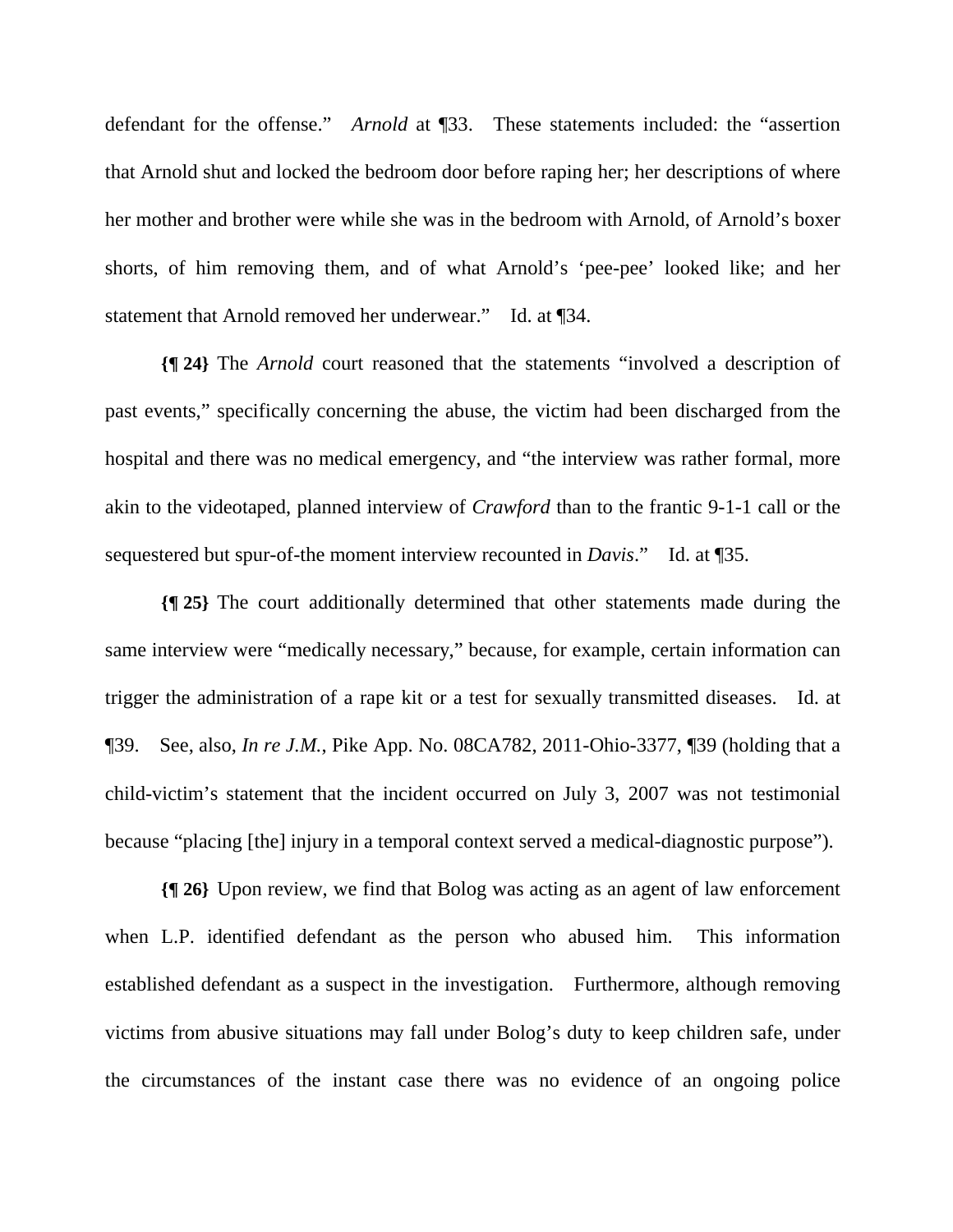emergency. Accordingly, L.P.'s statements to Bolog were testimonial, and because L.P. was not subject to cross-examination, the statements were improperly admitted at trial.

**{¶ 27}** Little testified that he is an intake social worker at CCDCFS, and his job duties are "to investigate allegations of abuse and neglect, dependency, [and] emotional maltreatment." Asked what he talked to L.P. about when he arrived at the daycare, Little testified as follows:

**{¶ 28}** "I talked to L.P. basically about how did he receive the bruising that was on his left facial area and also about basically trying to get more information about who was  $*$  $*$   $\&$  Dee.

#### **{¶ 29}** "\* \* \*

**{¶ 30}** "[L.P.] mentioned that Dee was his father, that he lived in the home. He had mentioned that — first that he had sustained some marks and bruises from falling down the stairs. But when I re-questioned him and tried to make him feel a little bit more comfortable, he later stated that the bruises came because he didn't put his toys back up and they were thrown all over the floor. So that's why he got a spanking for that."

**{¶ 31}** Upon review, we find that Little's discussion with L.P. was part of the preliminary investigation to aid law enforcement. There is no indication that L.P.'s statements were made in the midst of a police emergency. Additionally, there is no evidence that the statements were made in the context of medical treatment or diagnosis. Accordingly, L.P.'s statements to Little were testimonial and inadmissible at trial.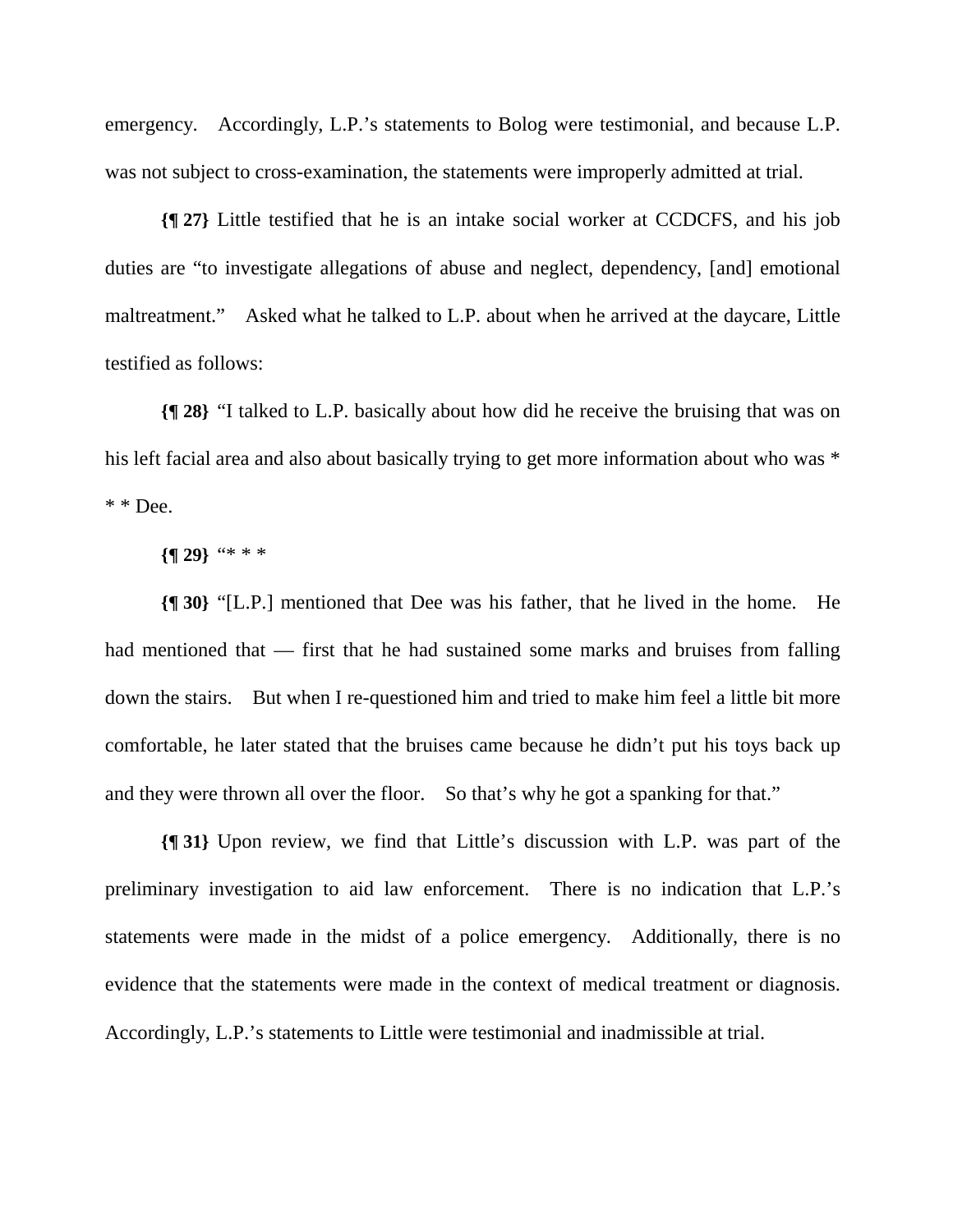**{¶ 32}** Two of L.P.'s teachers testified at defendant's trial about L.P.'s out-of-court statements. It is an issue of first impression for this court whether statements made to teachers may be testimonial in nature, and thus subject to analysis under *Crawford*.

**{¶ 33}** Ramona Whitley, who was L.P.'s assistant preschool teacher at the time the abuse was discovered, testified that on March 17, 2010, she noticed that L.P.'s eye was bloodshot and he had "welt marks" on his face. Whitley testified that as part of her job, she is "supposed to always observe [the children], look for different things, what's going on with them." Whitley brought L.P.'s injuries to the attention of a co-worker. Whitley was instructed to make "the 696 call," which she explained is "a number that you call if a child is in need for some sort of service, if the child is hurt, being physically abused, sexually abused, there's a number that we call to make sure everything's okay." Whitley testified that she is a "mandatory reporter," meaning that "by law I have to report what is going on when it comes to the safety of a child." Whitley testified that when she asked L.P. what happened, he gave three different answers: that he fell; that he did not know; and that "Dee did it." Additionally, Whitley made a statement to the Cleveland police two to three days later.

**{¶ 34}** Debra Jones, who was L.P.'s lead preschool teacher, testified that on March 17, 2010, Whitley brought L.P.'s injuries to her attention. Jones took L.P. out of the classroom and asked him what happened. L.P. looked "bewildered \* \* \* he almost looked uncertain, but he said, Dee did it." Jones testified that she took L.P. to her supervisor's office and Whitley called 696-KIDS because "we saw enough to make the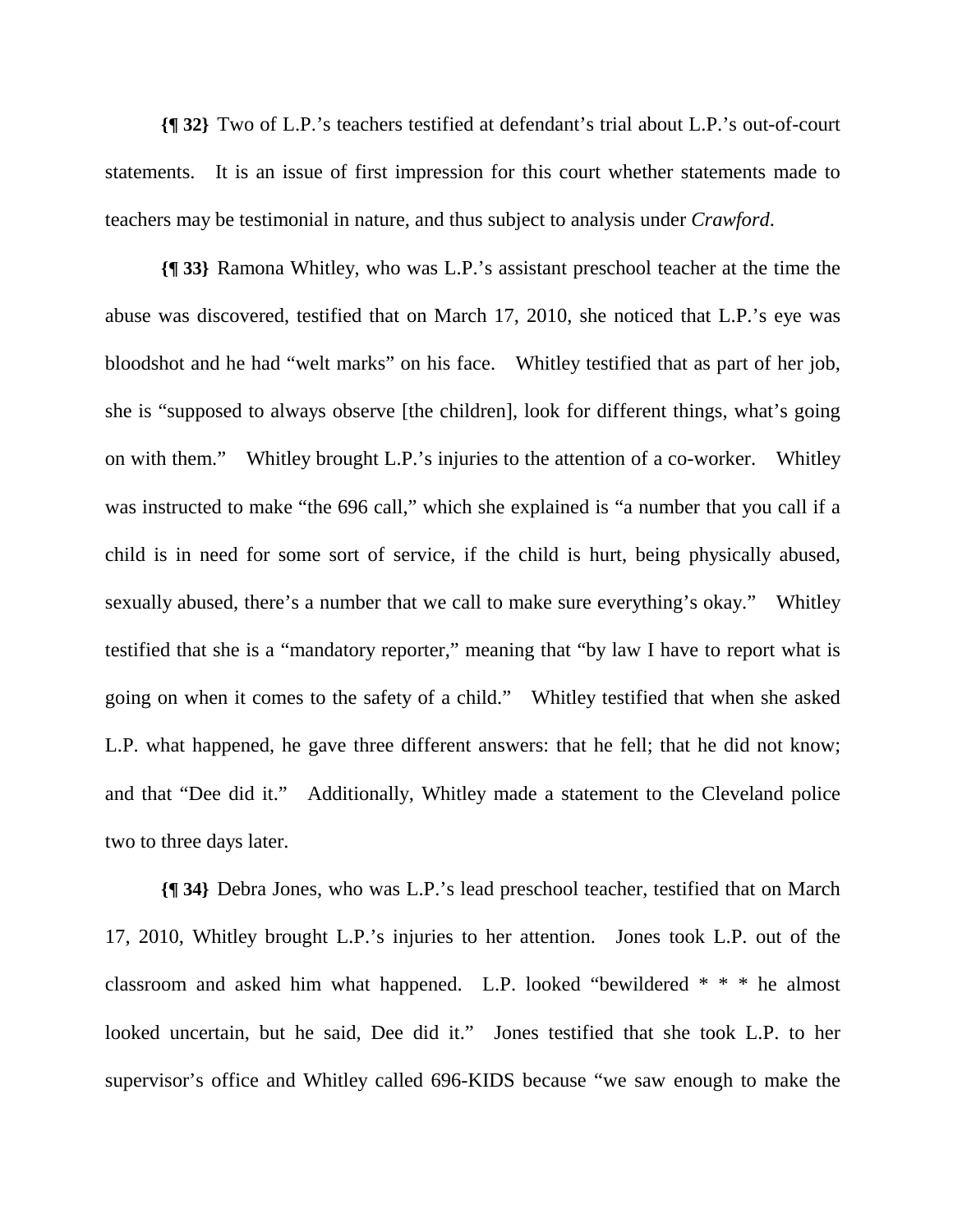call." Jones testified that two days later she met with and gave a statement to a detective from the Cleveland Police Department.

**{¶ 35}** Upon review, we find that the primary purpose of Jones and Whitley questioning L.P. was to report potential child abuse to law enforcement. Both teachers testified that their obligation to report is mandatory. We additionally find that it is reasonable for an objective witness to expect that statements made to a teacher while she is reporting suspected child abuse may be used at a later trial. Therefore, we conclude that L.P.'s statements to Whitley and Jones were testimonial and improperly admitted at defendant's trial.

#### *Evid.R. 807*

**{¶ 36}** Out-of-court statements that are not testimonial in nature are considered hearsay, which is generally inadmissible at trial, unless it falls within one of many exceptions to the rule against hearsay and is "sufficiently reliable for admission." See *State v. Muttart*, 116 Ohio St.3d 5, 2007-Ohio-5267, 875 N.E.2d 944, ¶25. We review the admissibility of relevant evidence under an abuse of discretion standard. *State v. Sage* (1987), 31 Ohio St.3d 173, 510 N.E.2d 343. At issue are L.P.'s statements to grandmother and great aunt. Asked if she ever talked to L.P. "about who did this to him," great aunt testified that "[h]e laid in my lap, and he told me Dee did it." Asked "did you ever find out who caused those injuries to the children," grandmother testified that "[L.P.] told me Dee."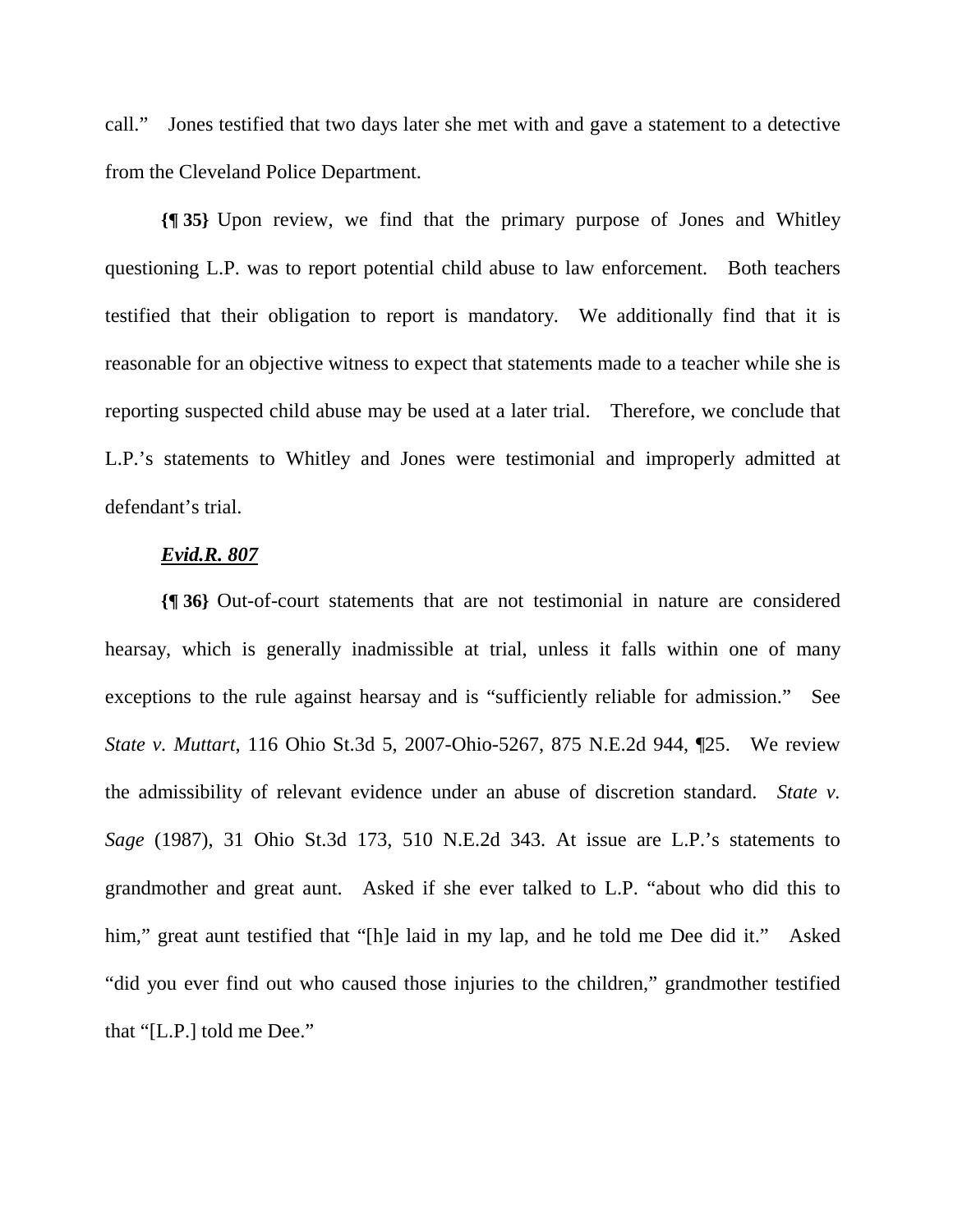**{¶ 37}** Defendant argues that these statements are inadmissible hearsay pursuant to Evid.R. 807(A), which states as follows:

**{¶ 38}** "An out-of-court statement made by a child who is under twelve years of age at the time of trial or hearing describing \* \* \* any act of physical violence directed against the child is not excluded as hearsay under Evid.R. 802 if all of the following apply:

**{¶ 39}** "(1) The court finds that the totality of the circumstances surrounding the making of the statement provides particularized guarantees of trustworthiness that make the statement at least as reliable as statements admitted pursuant to Evid.R. 803 and 804. The circumstances must establish that the child was particularly likely to be telling the truth when the statement was made and that the test of cross-examination would add little to the reliability of the statement. In making its determination of the reliability of the statement, the court shall consider all of the circumstances surrounding the making of the statement, including but not limited to spontaneity, the internal consistency of the statement, the mental state of the child, the child's motive or lack of motive to fabricate, the child's use of terminology unexpected of a child of similar age, the means by which the statement was elicited, and the lapse of time between the act and the statement. In making this determination, the court shall not consider whether there is independent proof of the sexual act or act of physical violence.

**{¶ 40}** "(2) The child's testimony is not reasonably obtainable by the proponent of the statement.

**{¶ 41}** "(3) There is independent proof of the sexual act or act of physical violence.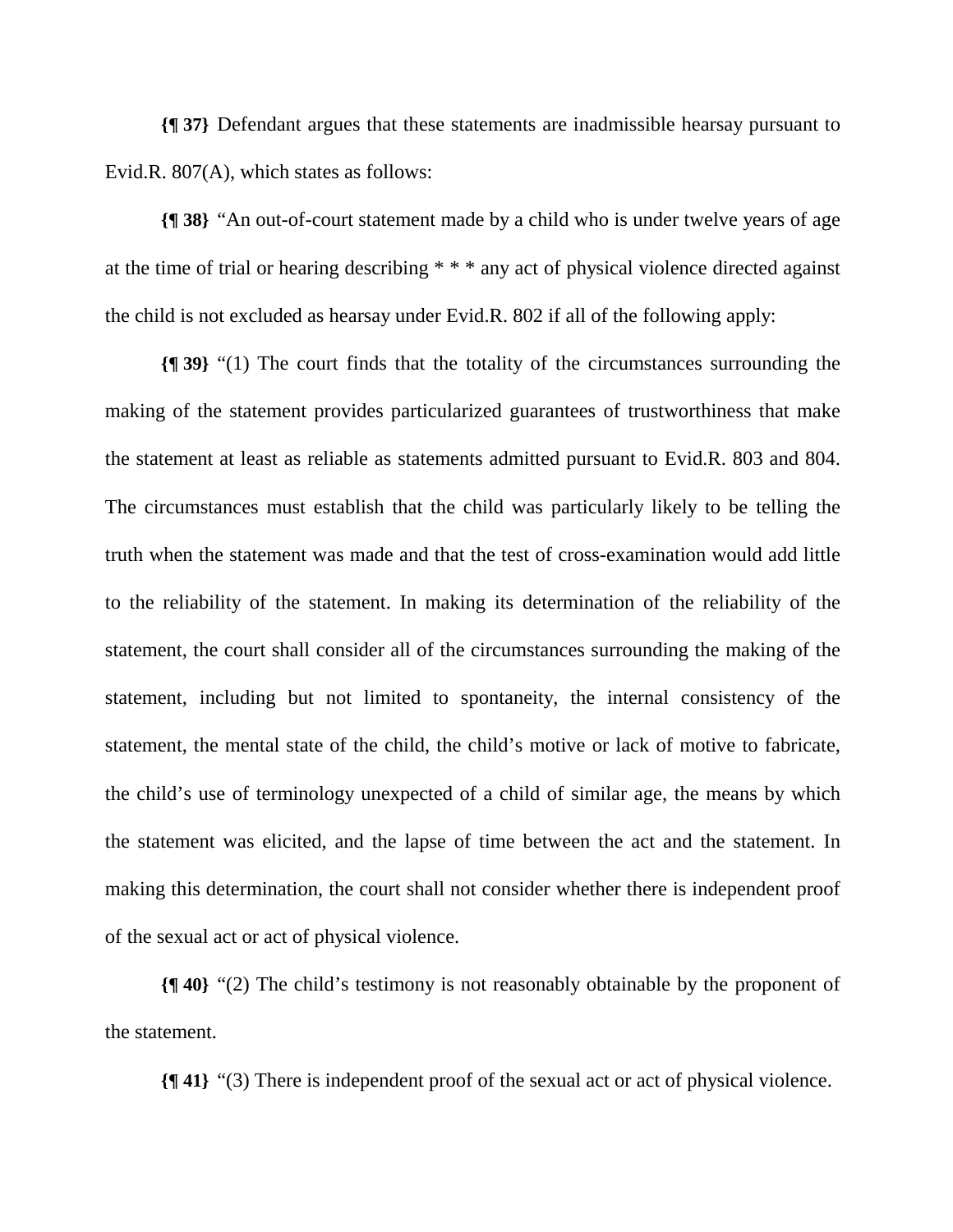**{¶ 42}** "(4) At least ten days before the trial or hearing, a proponent of the statement has notified all other parties in writing of the content of the statement, the time and place at which the statement was made, the identity of the witness who is to testify about the statement, and the circumstances surrounding the statement that are claimed to indicate its trustworthiness."

**{¶ 43}** Defendant essentially argues that, under the circumstances in the instant case, L.P.'s statements were not reliable under the first element of Evid.R. 807(A), and that, under the third element, there was no independent proof that he was the perpetrator of the act of physical violence.

**{¶ 44}** In *State v. Silverman*, 121 Ohio St.3d 581, 2009-Ohio-1576, 906 N.E.2d 427, ¶34, the Ohio Supreme Court held that "a hearsay statement of a child declarant can be admitted under Evid.R. 807 without a determination of the child's competence to testify."

**{¶ 45}** In *Silverman*, the child victim was killed; thus, the court did not determine whether she was competent to testify. *Silverman* limited the holding in *State v. Said*  (1994), 71 Ohio St.3d 473, 644 N.E.2d 337, which required a finding of competency prior to admitting a statement under Evid.R. 807. *Silverman* at ¶30.

**{¶ 46}** The instant case is distinguishable from *Silverman* and *Said*, because, after a hearing, the court found L.P. incompetent to testify.

**{¶ 47}** "Counsel, \* \* \* I believe — I've heard enough out of — this child is not competent to testify. Watching the — he's gone already. Watching his demeanor on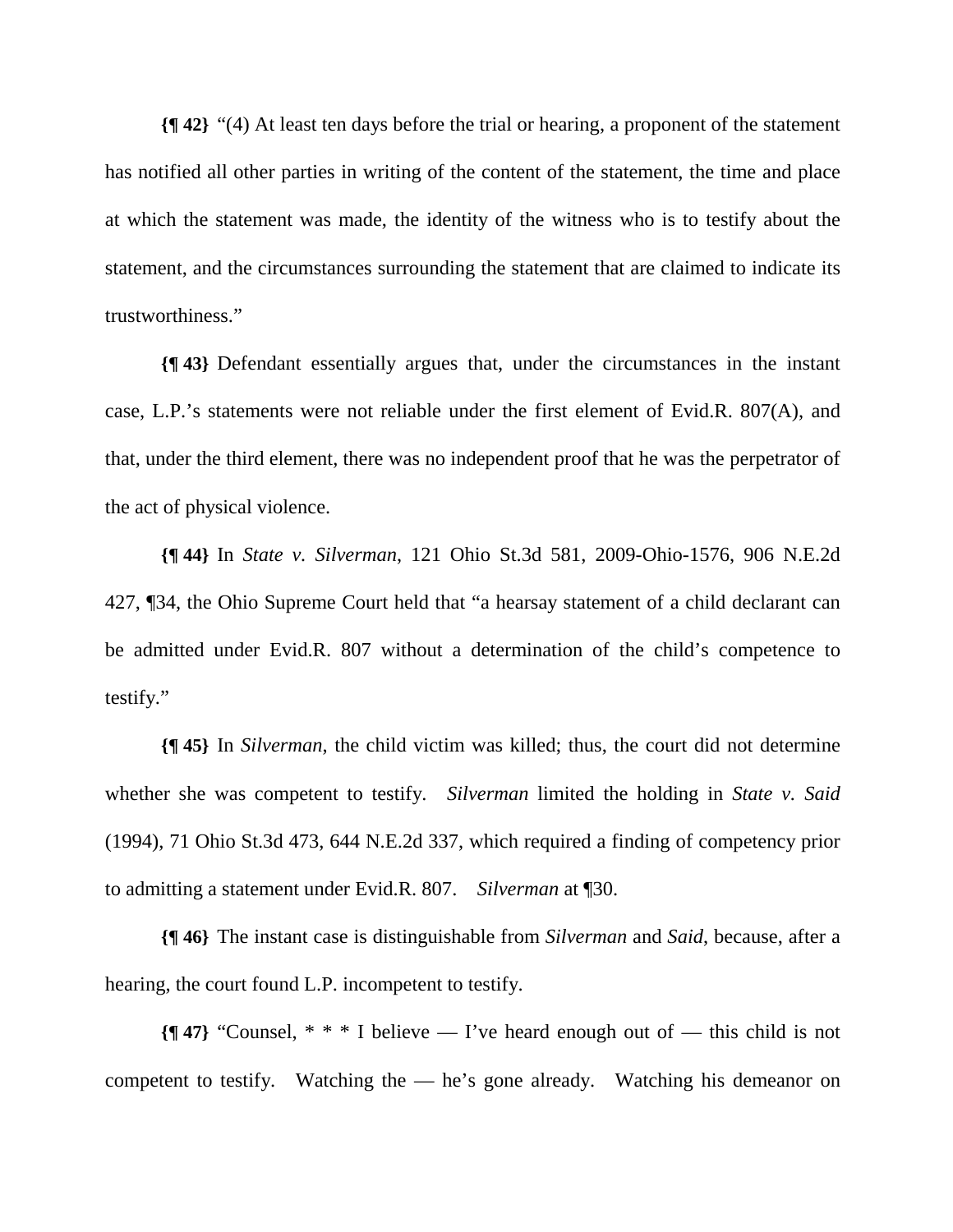the stand — and it's, by the way, perfectly understandable to deal with this kind of behavior, but he's definitely not competent in this Court's opinion. So that's my ruling. He will not be able to testify as a witness."

**{¶ 48}** In applying the circumstances of the case at hand to Evid.R. 807, we must determine whether L.P. "was particulrly likely to be telling the truth" when stating that "Dee did it." First, the evidence is inconclusive as to whether these statements were spontaneous declarations by L.P. or answers to questions posed by others. Second, L.P. repeatedly stated that Dee abused him; however, L.P. also stated that a fall down the stairs caused the bruises and that he did not know how he got the bruises. Third, the evidence in the record shows that L.P.'s mental state was understandably somewhat unstable and that he was undergoing counseling. Fourth, the record is silent on L.P.'s "motive or lack of motive to fabricate." Fifth, L.P. used terminology expected of a four-year-old — "Dee did it." Sixth, "the means by which the statement was elicited" is unclear from the record. We note, however, that all of L.P.'s statements previously analyzed under *Crawford* were made in response to investigative questions asked by adults. Seventh, the record does not establish when L.P. identified defendant as his abuser to his grandmother and great aunt.

**{¶ 49}** We turn to the third element of Evid.R. 807, which generally questions whether there is independent proof of the act of physical violence. However, in the instant case, the question is not whether the abuse occured; rather, it is "Who abused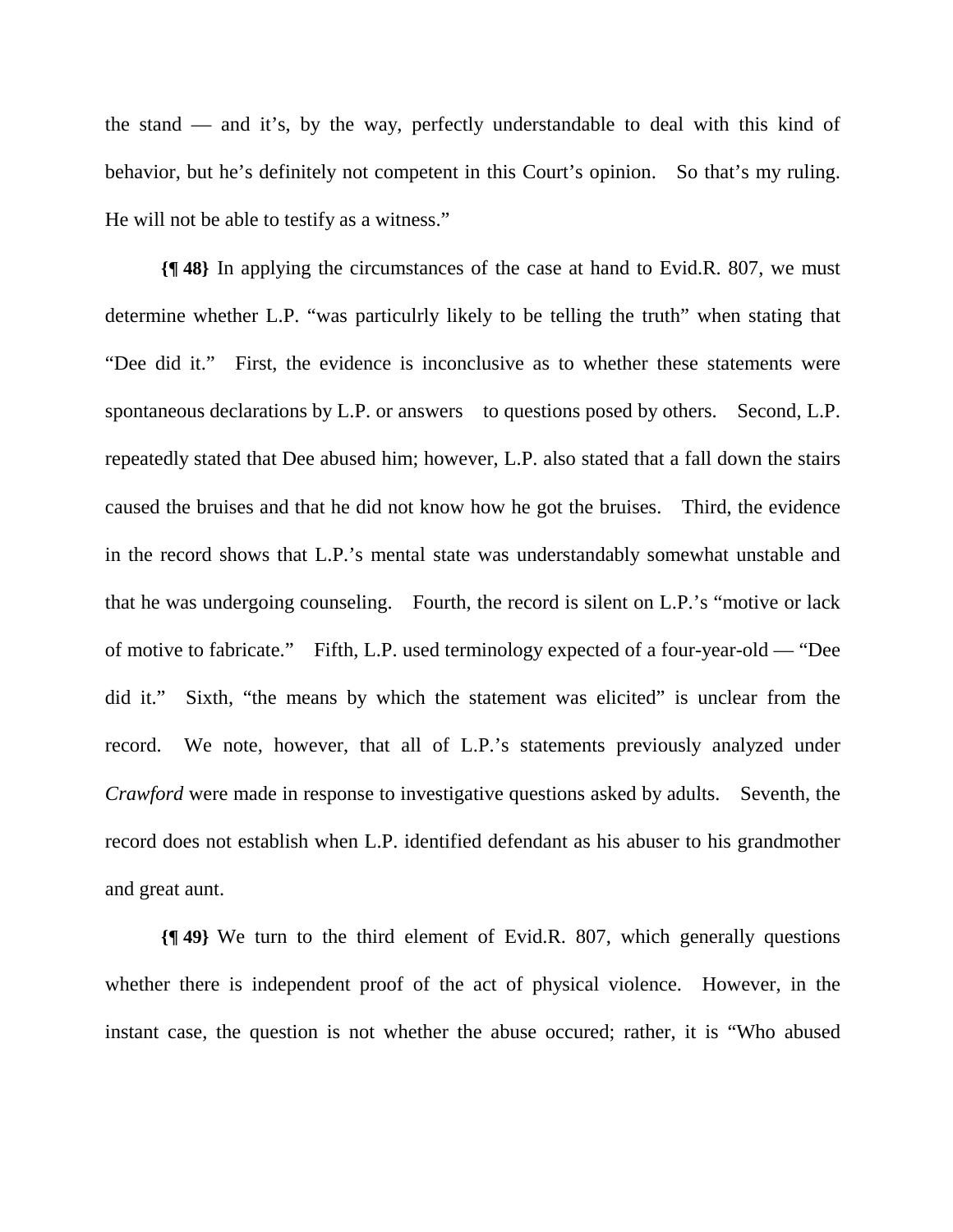L.P.?" Under a similar fact pattern, the United States Court of Appeals, Sixth Circuit, found that admission of evidence identifying the abuser was not harmless error:

**{¶ 50}** "In the instant case, L.B.'s taped statements contained the only evidence that she had been raped by Mr. Gaston. While there was physical evidence that L.B. had been the victim of sexual abuse, the physical evidence did not support an inference that Mr. Gaston was the perpetrator. The denial of the right to cross-examine L.B. had a substantial and injurious effect on the jury's verdict. Accordingly we conclude that the trial court's errors were not harmless." *Gaston v. Brigano* (C.A. 6, 2006), 208 Fed.Appx. 376, 392.

**{¶ 51}** Pursuant to Crim.R. 52(A), "[a]ny error \* \* \* which does not affect substantial rights shall be disregarded." In *State v. Cooper*, Cuyahoga App. No. 86437, 2006-Ohio-817, ¶19, we held that "[t]he defendant has a constitutional guarantee to a trial free from prejudicial error, not necessarily one free of all error. Where there is no reasonable possibility that unlawful testimony contributed to a conviction, the error is harmless and therefore will not be grounds for reversal."

**{¶ 52}** Upon review, we find that L.P.'s statements lacked the "particularized gurantees of trustworthiness" outlined in Evid.R. 807. Although Ohio law is not clear on this precise point, we are concerned with reconciling the court's finding L.P. incompetent to testify in November of 2010 with the court's finding that statements L.P. made eight months prior were reliable enough to be admitted at trial. Compare *State v. Street* (1997), 122 Ohio App.3d 79, 85, 701 N.E.2d 50 (opining that finding a child witness incompetent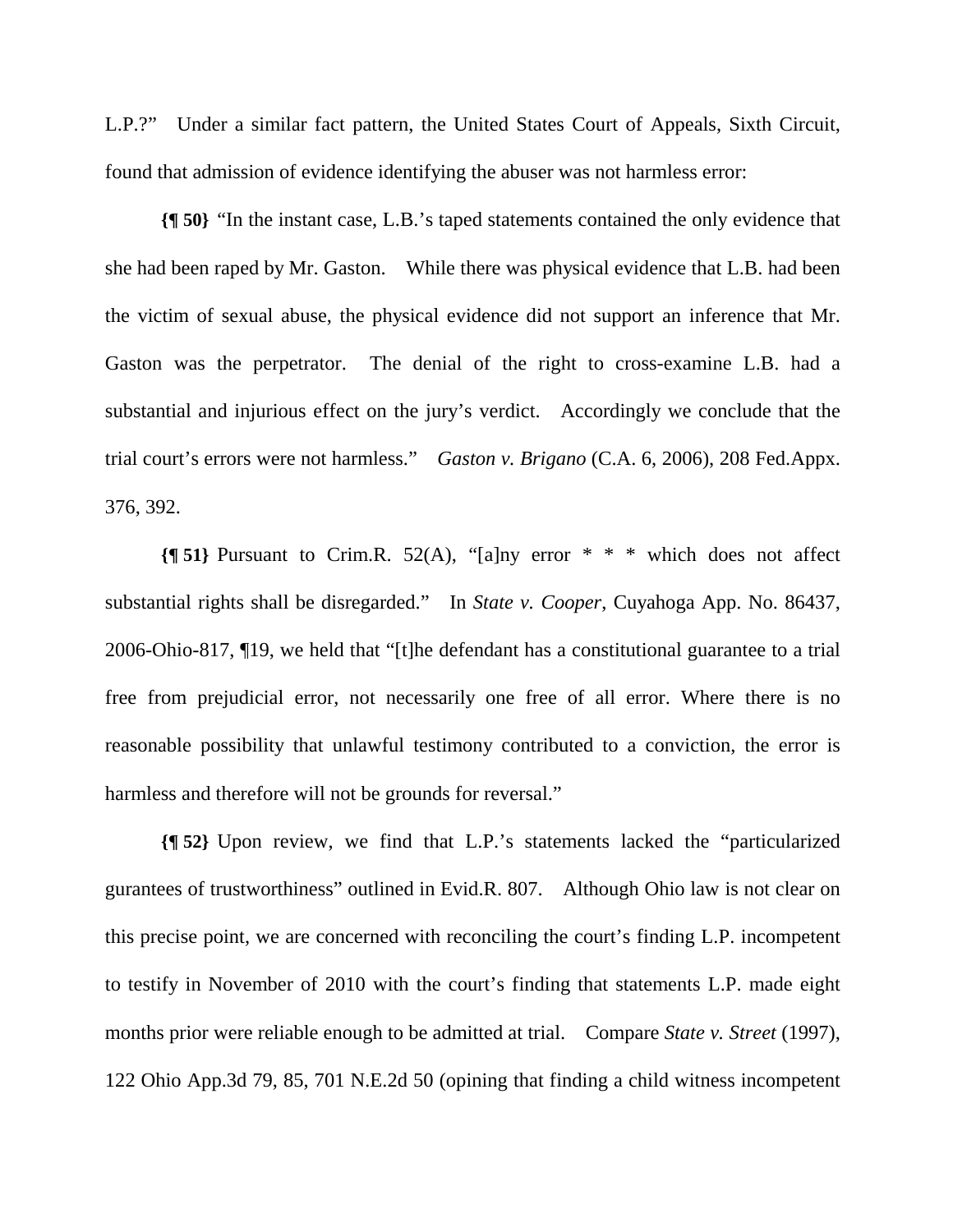to testify requires the "conclusion that any earlier statements he made were inadmissible under Evid.R. 807. \* \* \* We find it unreasonable to presume that [the child witness] might have been more competent at an earlier age, such as when the statements in question were made") (emphasis in original).

**{¶ 53}** Additionally, we find that the only direct evidence that defendant was the perpetrator was L.P.'s statements identifying him. The evidence shows that when mother left L.P. in defendant's care, L.P. was staying at defendant's mother's house with various family members. Therefore, we conclude that L.P.'s statements to grandmother and great aunt are inadmissible hearsay under Evid.R. 807. Coupled with L.P.'s improperly admitted testimonial statements under *Crawford*, we find prejudicial error in the court's ruling regarding L.P.'s statements that "Dee did it." We are aware of the sensitive nature of this case and any case concerning victims of child abuse. The injuries to these children are reprehensible, and the perpetrator deserves punishment. Notwithstanding, we must recognize and ensure "the Sixth Amendment's guarantee that, '[i]n all criminal prosecutions, the accused shall enjoy the right \* \* \* to be confronted with the witnesses against him.'" *Crawford,* 541 U.S. at 38. The right to a fair trial is paramount to the delivery of a just verdict.

**{¶ 54}** Accordingly, defendant's third and fourth assignments of error are sustained.

**{¶ 55}** Defendant's first assignment of error states as follows:

**{¶ 56}** I. "Mr. Clark's convictions with respect to counts 1 and 6 are not supported by legally sufficient evidence as required by state and federal due process."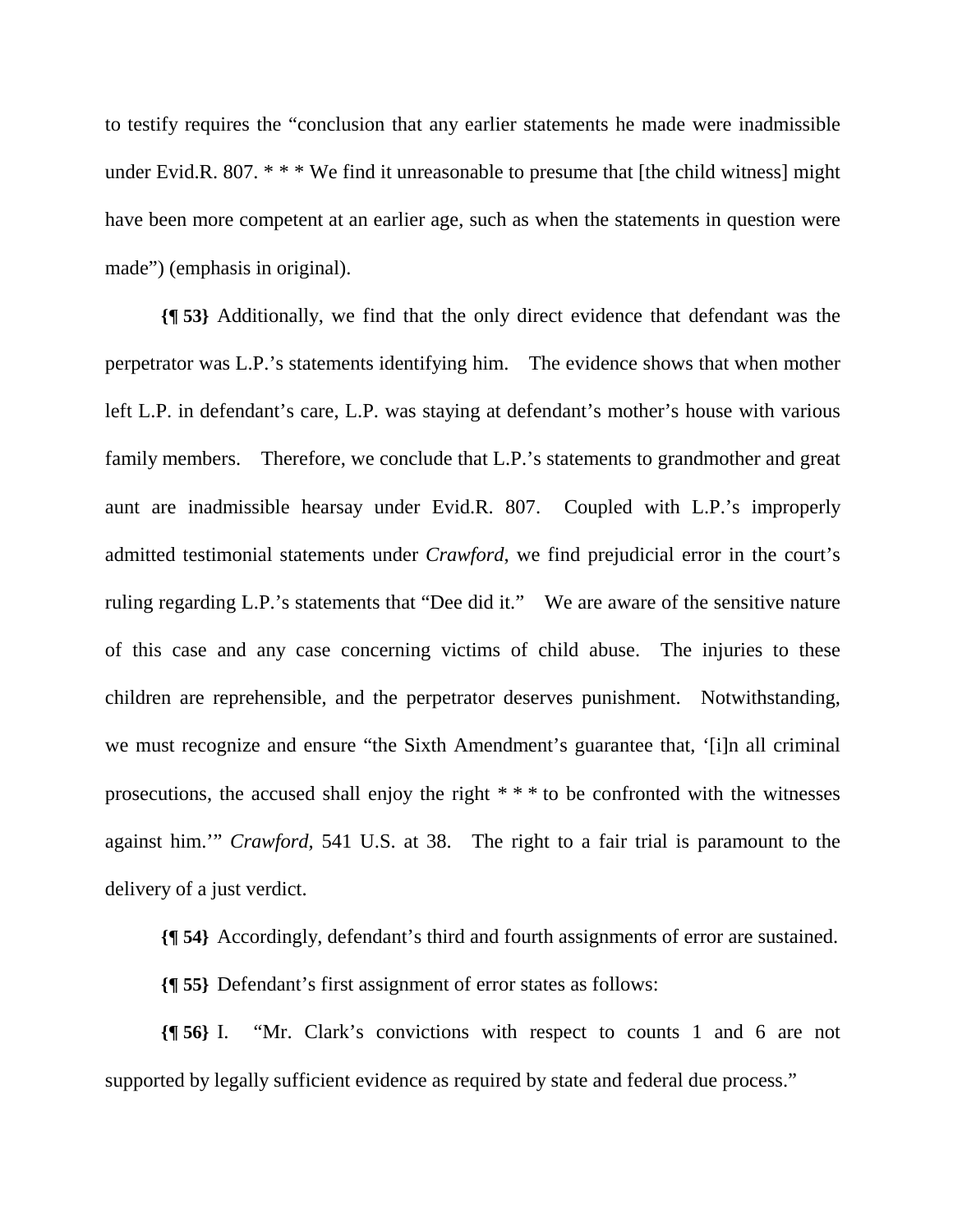**{¶ 57}** Specifically, defendant argues that the state failed to present sufficient evidence of serious physical harm to support the felonious assault and endangering children convictions regarding L.P. Both of these offenses contain an element of "serious physical harm," which is defined in R.C. 2901.01(A)(5) as follows:

**{¶ 58}** "(a) Any mental illness or condition of such gravity as would normally require hospitalization or prolonged psychiatric treatment;

**{¶ 59}** "(b) Any physical harm that carries a substantial risk of death;

**{¶ 60}** "(c) Any physical harm that involves some permanent incapacity, whether partial or total, or that involves some temporary, substantial incapacity;

**{¶ 61}** "(d) Any physical harm that involves some permanent disfigurement or that involves some temporary, serious disfigurement;

**{¶ 62}** "(e) Any physical harm that involves acute pain of such duration as to result in substantial suffering or that involves any degree of prolonged or intractable pain."

**{¶ 63}** When reviewing sufficiency of the evidence, an appellate court must determine, "after viewing the evidence in a light most favorable to the prosecution, whether any reasonable trier of fact could have found the essential elements of the crime proven beyond a reasonable doubt." *State v. Jenks* (1991), 61 Ohio St.3d 259, 273, 574 N.E.2d 492.

**{¶ 64}** Upon review, we find the following evidence in the record:

**{¶ 65}** Dr. Jeffrey Pennington, who is an emergency medicine physician, testified that he examined L.P. and A.T. for suspected child abuse on March 18, 2010. He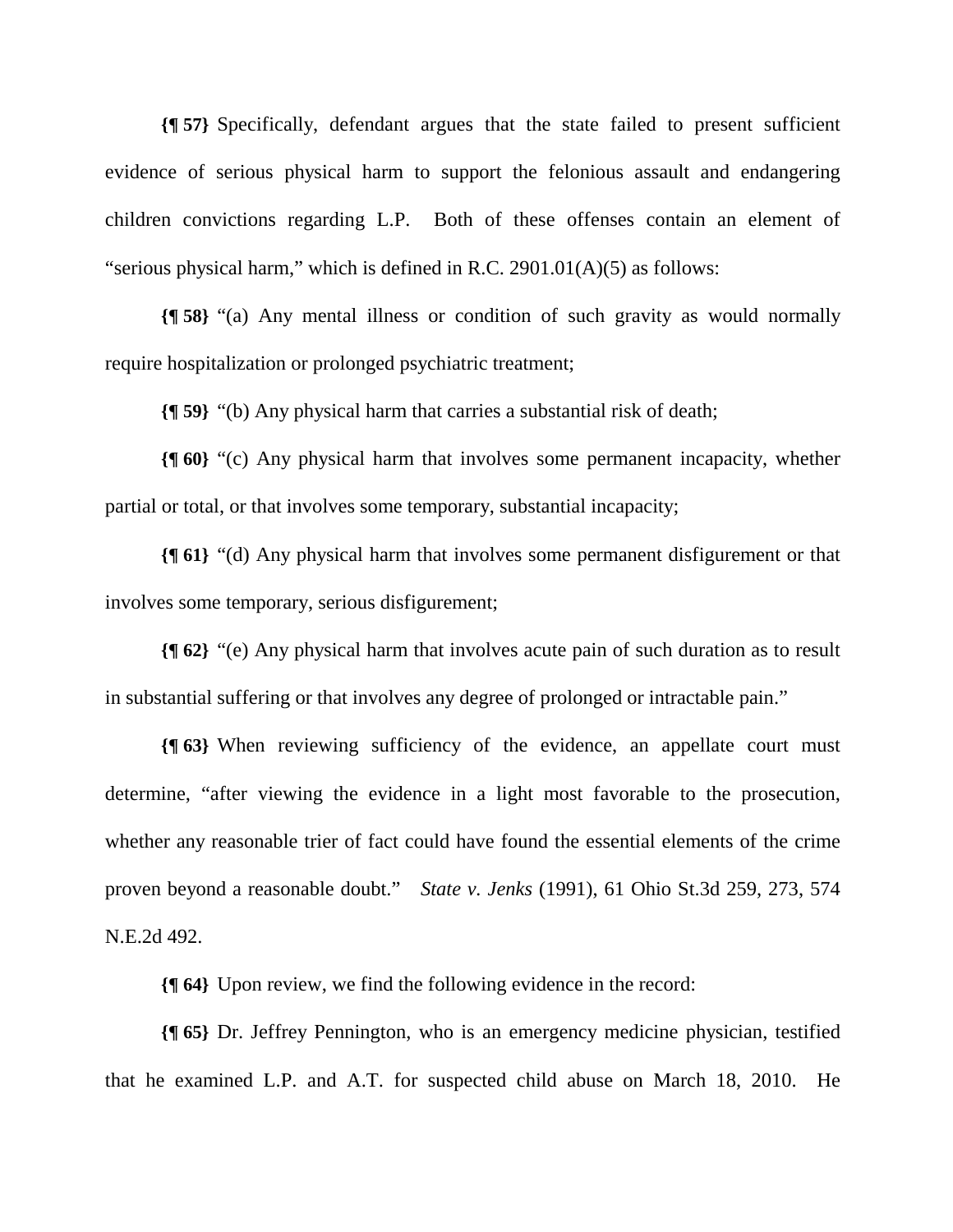observed "linear vertical abrasions with [bruising] on the upper torso, left chest, [and] bilateral medial thighs" of L.P. According to Dr. Pennington, these bruises were typical of "being beaten with objects that leave particular marks," and meant "that you were struck with something that left a very sharp mark" such as "a belt or something of that nature." L.P. also had two separate bruises near his left eye and "conjunctival hemorrhage," which is "bleeding in the white part of the eye which can result from minor trauma as well as being hit." L.P. had a mark on his left cheek, the size and shape of which indicated it might have been caused by a bite, and bruising on his arm, which was consistent with "finger marks from being grabbed."

**{¶ 66}** At the hospital, L.P. was given an acuity ranking of three on a scale of one to five. Dr. Pennington testified that this is an "intermediate range of acuity, meaning it's not life-threatening, but they should be seen within a reasonable time." L.P.'s final assessment was multiple linear abrasions and bruising "in different stages of development indicative of non-accidental trauma." Dr. Pennington explained that some of the bruising appeared brand-new and some of it was "days or longer older."

**{¶ 67}** L.P. and A.T.'s great-aunt, who now has custody of the children, testified that she saw them at the emergency room on March 18, 2010. L.P. had a black eye and what looked like belt marks across his stomach and his back. L.P.'s black eye lasted "a couple of weeks," and the bruising on L.P.'s back made it uncomfortable for him to lay down for "a little bit over a month." According to the great aunt, L.P. continues to have headaches and nightmares and is in counseling once a week.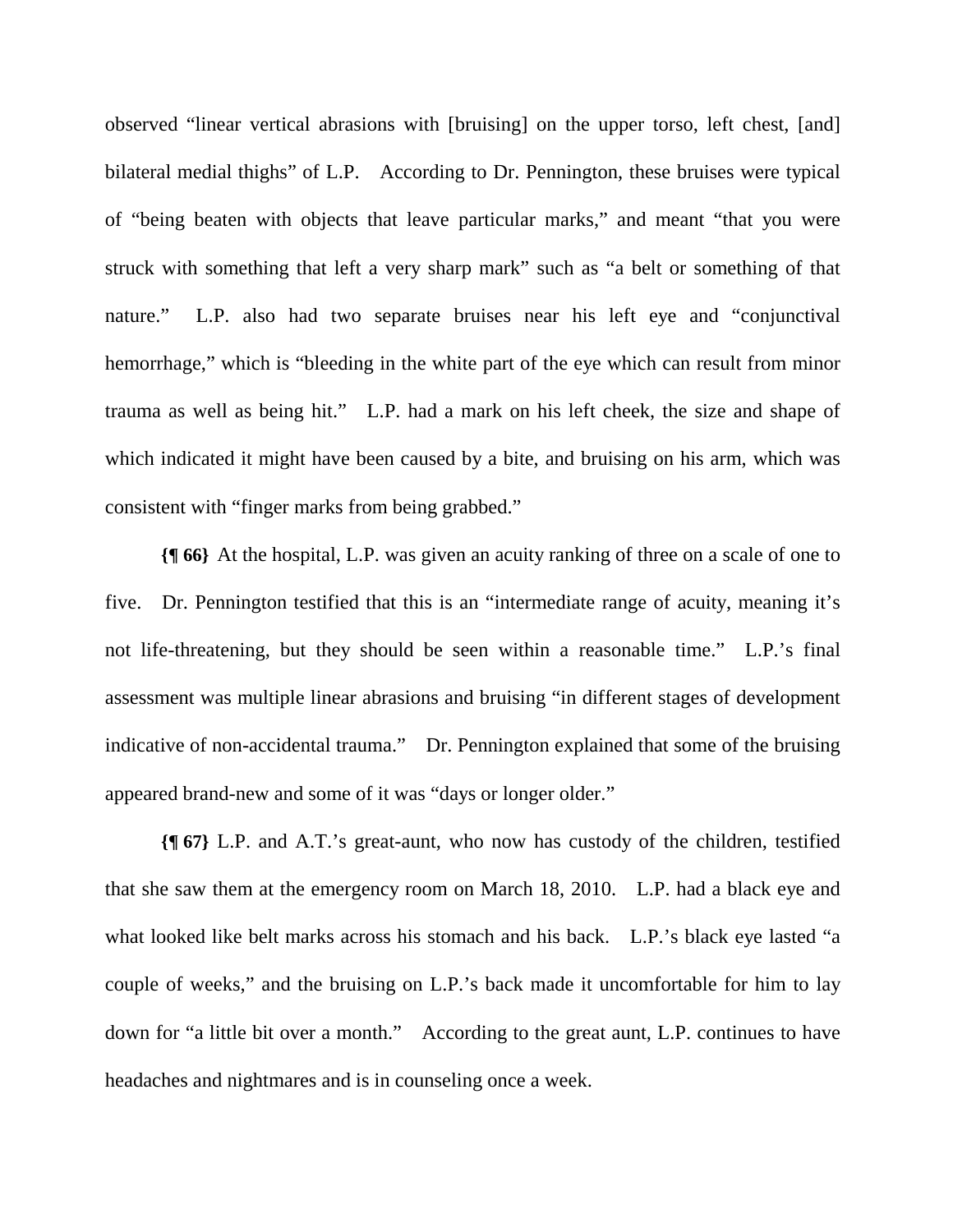**{¶ 68}** According to the children's maternal grandmother, who also testified at trial, "it took a while" for L.P.'s bruises to go away, and "[m]entally, he's really messed up."

**{¶ 69}** Defendant argues that the instant case is analogous to *State v. Snyder*, Cuyahoga App. No. 94755, 2011-Ohio-1062 and *State v. Ivey* (1994), 98 Ohio App.3d 249, 648 N.E.2d 519, in which this court found insufficient evidence of serious physical harm in relation to child abuse. Upon review, however, we find that the facts of the case at hand are distinguishable in one substantial aspect: *Snyder* and *Ivey* involved single incidents of corporal punishment, while the evidence in the instant case suggests that L.P. was the victim of recurrent abuse.

**{¶ 70}** Evidence in the record suggests that L.P. was whipped, hit, bit, and grabbed with enough force to leave lasting marks, some of which were located in and around his left eye. Dr. Pennington testified that L.P.'s injuries were in various stages of development, suggesting that L.P. was abused on more than one occasion. L.P.'s relatives testified that his bruises lingered, and the physical pain affected him for approximately one month after the injuries were inflicted. Additionally, there is evidence that L.P. suffers from nightmares and headaches, for which he receives counseling. L.P. was three and one-half years old when the abuse at issue occurred.

**{¶ 71}** We find that reasonable minds could have found that L.P. suffered serious physical harm as defined in R.C. 2901.01(A)(5)(a)-(e), in that he is undergoing counseling, he was incapacitated, he suffered temporary, serious disfigurement, and had chronic